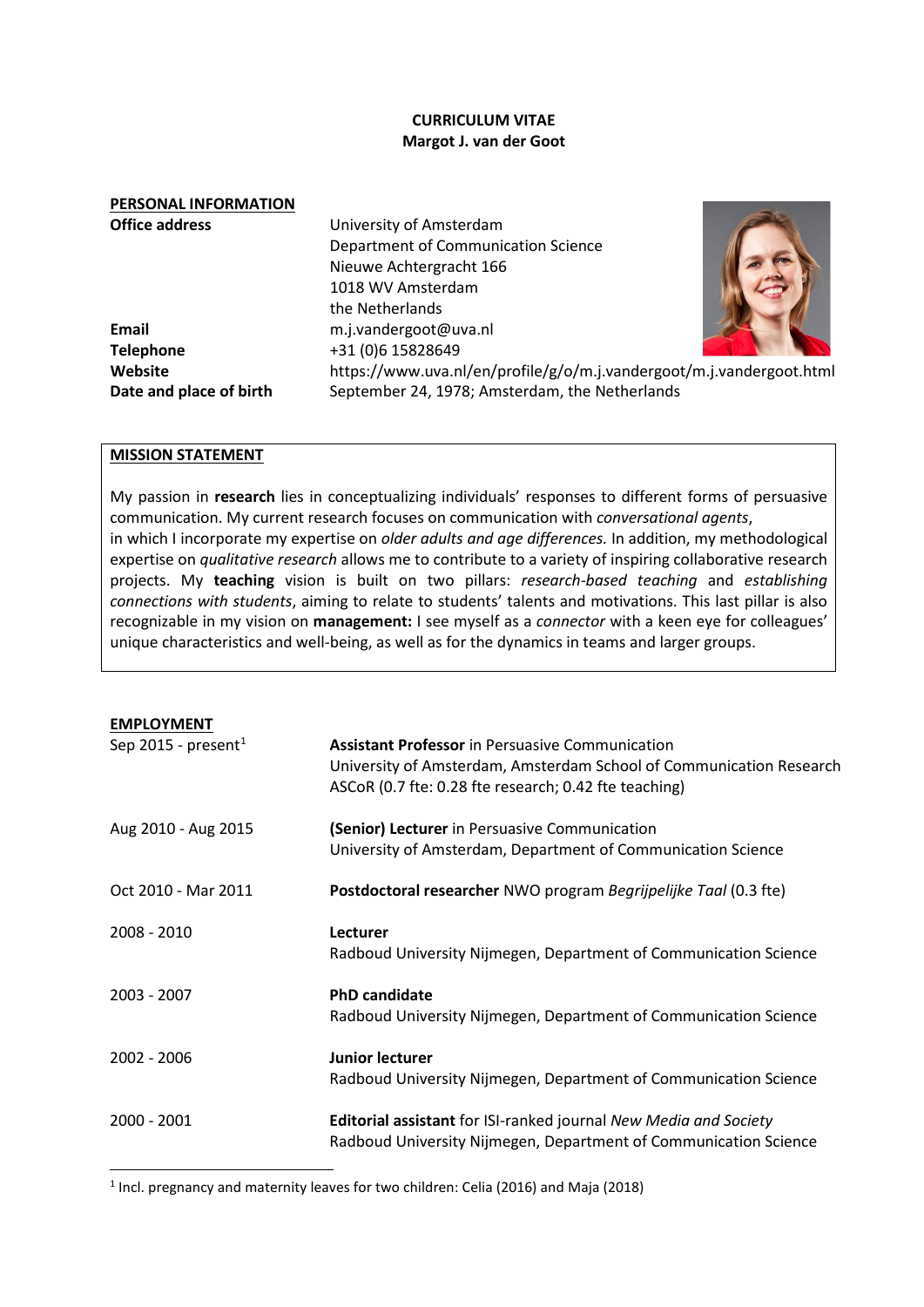| <b>EDUCATION</b>                     |                                                                                                                                                                                                                                                                                                                          |  |
|--------------------------------------|--------------------------------------------------------------------------------------------------------------------------------------------------------------------------------------------------------------------------------------------------------------------------------------------------------------------------|--|
| 2009                                 | PhD<br>Radboud University Nijmegen, Faculty of Social Sciences<br>Dissertation: Television viewing in the lives of older adults<br>Promotor: Hans Beentjes. Co-promotor: Martine van Selm                                                                                                                                |  |
| 2009                                 | Teaching Qualification (BKO), Radboud University Nijmegen                                                                                                                                                                                                                                                                |  |
| 1996 - 2001                          | Bachelor and Master of Science: cum laude<br>Communication Science, Radboud University Nijmegen                                                                                                                                                                                                                          |  |
| <b>INTERNATIONAL RESEARCH VISITS</b> |                                                                                                                                                                                                                                                                                                                          |  |
| Feb - May 2007                       | Visiting scholar, University of Wisconsin-Madison, Department of<br><b>Communication Arts, USA</b><br>Host: Louise Mares, expert on media and aging                                                                                                                                                                      |  |
| Jan - July 2000                      | Exchange student, Media and Cultural Studies, University of Sunderland, UK                                                                                                                                                                                                                                               |  |
| <b>GRANTS, HONORS &amp; AWARDS</b>   |                                                                                                                                                                                                                                                                                                                          |  |
| 2020                                 | Top Paper Nomination (top 3), CONVERSATIONS 2020, for qualitative<br>interview study on chatbot communication<br>With Laura Hafkamp and Zoë Dankfort (researchers Ruigrok Netpanel)<br>[Published in proceedings of CONVERSATIONS 2020]                                                                                  |  |
| 2020                                 | Research Priority Area Human(e) AI seed funding grant (€ 50.000 euro) for<br>project entitled "Exploring adaptation of conversational systems to<br>different age groups"<br>Role: main applicant<br>Co-applicants: Raquel Fernández and Sandro Pezzelle (experts on natural<br>language processing, Faculty of Science) |  |
| 2019                                 | Logeion's Strategic Communication Challenge (€ 25.000 euro) for<br>a qualitative interview study on chatbot communication<br>Personal grant<br>[Published in proceedings of CONVERSATIONS 2020; infographic on<br>www.logeion.nl; several presentations for Logeion]                                                     |  |
| 2018 - 2019                          | Van Reijmersdal Aspasia Fund, research time (0.1fte; 6 months)                                                                                                                                                                                                                                                           |  |
| 2018                                 | Funding by Commissariaat voor de Media (€ 25.000 euro) for interview<br>study on youngsters' experiences of sponsored YouTube videos<br>With Eva van Reijmersdal and Esther Rozendaal<br>[Research report + published in ICORIA book 2021]                                                                               |  |
| 2015                                 | COST ACTION proposal entitled "Effective communication with an ageing<br>population" [submitted, not funded]<br>Role: initiator and main proposer. Built a network of 70 secundary<br>proposers.                                                                                                                         |  |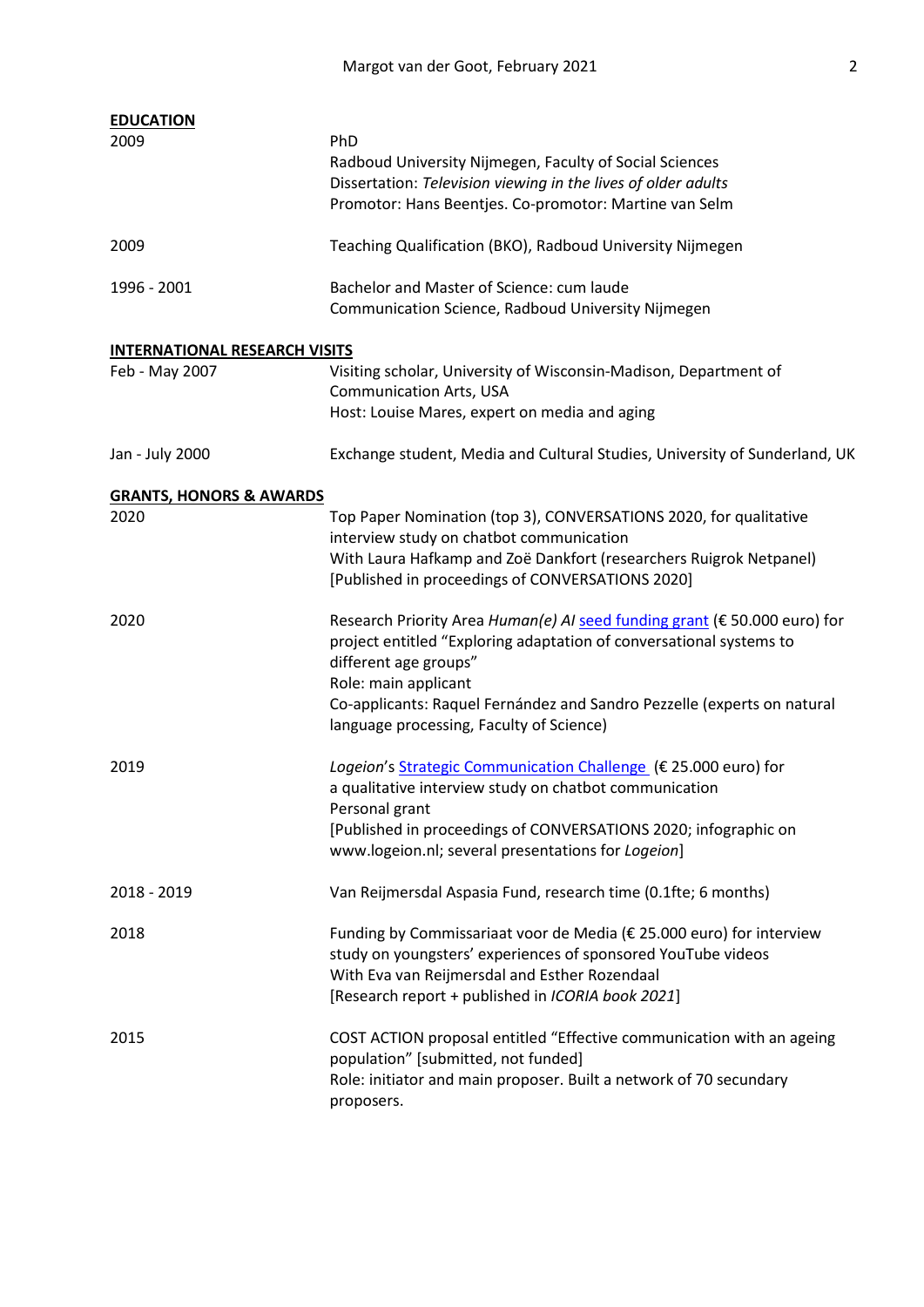| 2015                | Top Paper Award, International Communication Association, ICA,<br>conference theme Lifespan communication<br>With Esther Rozendaal, Sanne Opree, Paul Ketelaar, and Edith Smit<br>[Published in International Journal of Advertising]          |
|---------------------|------------------------------------------------------------------------------------------------------------------------------------------------------------------------------------------------------------------------------------------------|
| 2015                | Top Paper Award, International Communication Association, ICA,<br>conference theme Lifespan communication<br>With Eva van Reijmersdal and Mariska Kleemans<br>[Published in Communications: The European Journal of Communication<br>Research] |
| 2014                | Teaching Award, College of Communication, for Bachelor course Qualitative<br>Research                                                                                                                                                          |
| Sep 2013 - Aug 2015 | Research time (0.2 fte) competitively awarded by the College of<br>Communication and the Graduate School of Communication                                                                                                                      |
| Feb 2012 - Jan 2013 | Research time (0.2 fte) competitively awarded by the College of<br>Communication and Graduate School of Communication                                                                                                                          |
| 2012                | SPOT (the Dutch knowledge centre on TV advertising) granted access to<br>data collected in their time use survey<br>With Hilde Voorveld<br>[Published in Journal of Broadcasting & Electronic Media]                                           |
| 2010                | Dissertation Award nomination, Netherlands School of Communications<br>Research (NESCoR)                                                                                                                                                       |
| 2009                | Funding by King Baudoin Foundation for qualitative study on sustainability<br>With Baldwin van Gorp<br>[Research reports; book chapter; publications in Communication, Culture &<br>Critique and Tijdschrift voor Communicatiewetenschap]      |
| Apr - Sep 2009      | Research time (0.2 fte) awarded to talented young scholars by the<br>Faculty of Social Sciences, Radboud University Nijmegen                                                                                                                   |
| 2006                | Dr. I.B.M. Frye Stipend, annually awarded to ten promising female PhD<br>candidates (€ 3500), Radboud University Nijmegen                                                                                                                      |

Margot van der Goot, February 2021 3

## **SUPERVISION OF PHD CANDIDATES**

- Noon Abdelquadir (ASCoR, Corporate Communication, started 2020). *Automating equity? Investigating the role of algorithm bias in online employer communication.* Role: co-promotor
- Daisy Zhang (ASCoR, Persuasive Communication, started 2020). *Surveillance in emergent media technologies: The dynamic relation between perceptions, use, and responses towards the medium and message.*  Role: co-supervisor of first year paper that entails a qualitative interview study
- Robert Heckert (externally funded; affiliated with ASCoR, Corporate Communication, started 2017). *Organizations with multiple identities.* Role: co-supervisor of subproject that entails a qualitative interview study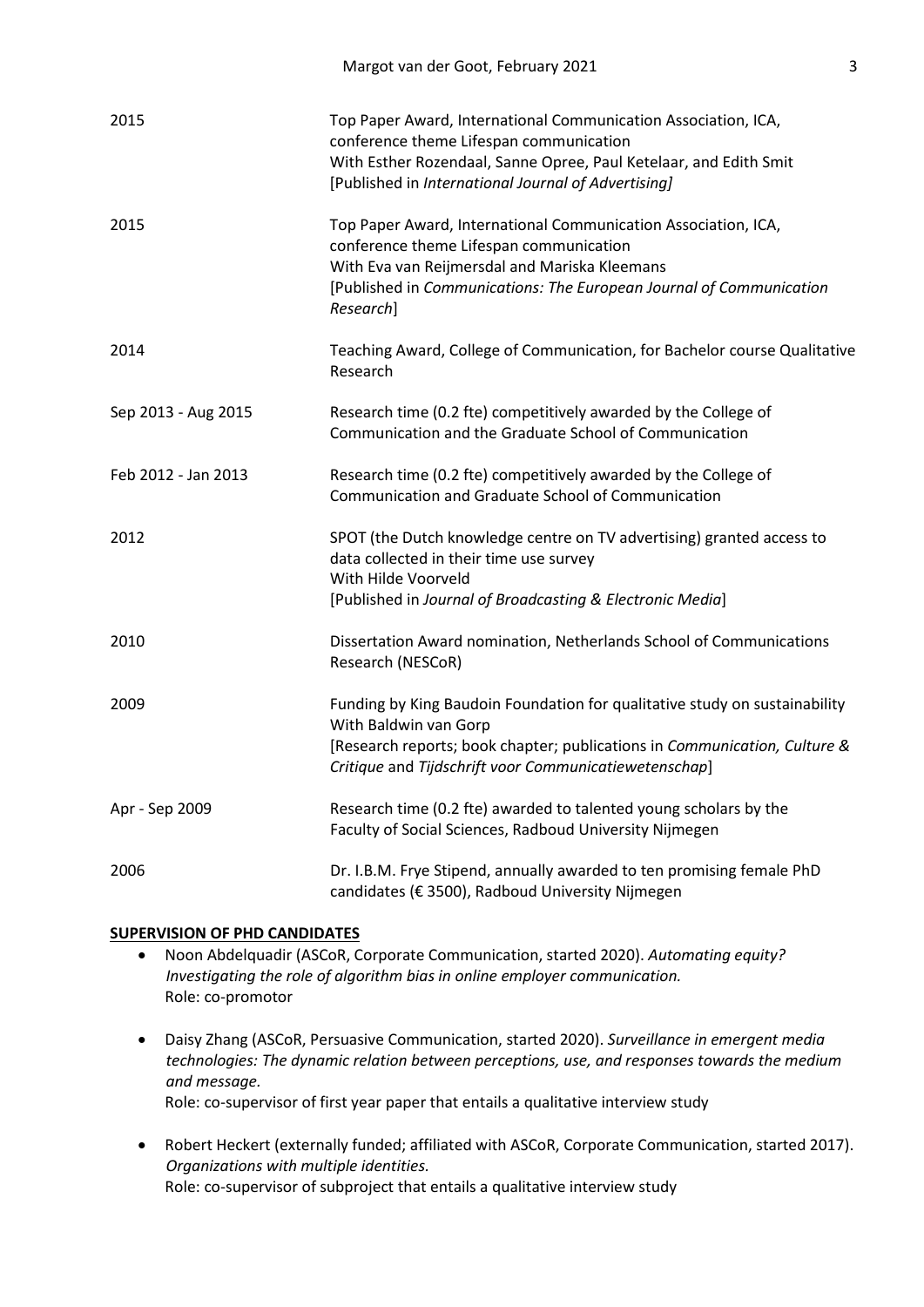• Kim Brandes (ASCoR, Persuasive Communication, graduated January 2017). *Communicating about concerns in oncology.*  Role: co-supervisor of subproject that entails a focus group study [Publications in *European Journal of Cancer Care* and *Patient Education and Counselling*]

## Membership of doctoral committees

• Anne Kroon (ASCoR, September 2017). *Images of older workers: Content, causes, and consequences.*

## **TEACHING**

## Communication Science, University of Amsterdam, 2010 - present

- PhD Convener of PhD Club Persuasive Communication Entertainment Communication
- MA Master thesis supervision

Supervision of Research Master students' research participation and internship Project 2019: anthropomorphism and social presence in chatbot communication [Published in proceedings of CONVERSATIONS 2019] Intensive Interviewing and Focus Groups [Research Master, January 2021]

Research Methods Tailored to the Thesis: Qualitative Research

Theme 2019-2020: perceptions of chatbot communication in a customer service context Marketing Communication Media Strategies Message Strategies Tutor for Research Master students

BA Qualitative research/Kwalitatief Onderzoek Theme 2019 onwards: perceptions of chatbot communication in a customer service context

## Communication Science, Radboud University Nijmegen, 2002 - 2010

- MA Master thesis supervision
- BA Research seminar- content analysis and qualitative research Theme: Portrayal of older adults on television Theme: Political communication
	- Bachelor thesis supervision Skills in Communication Science
	- Organizational communication: research project
	- Supervision of students selected for the Radboud Honours Academy

## **MEMBERSHIP TEACHING-RELATED COMMITTEES**

Communication Science, University of Amsterdam

- Thesis Quality Master (TQM) committee (2012 present; member): committee responsible for issuing the definite mark for all Master's theses
- Methods-group (2012 present; member representing qualitative research): committee consisting of lecturers of methods courses that advises the College of Communication and the Graduate School of Communication
- Program committee ("Opleidingscommissie", 2012 2015; member and vice-chair): committee that is required by law, in which lecturers and students discuss the study program and its assessment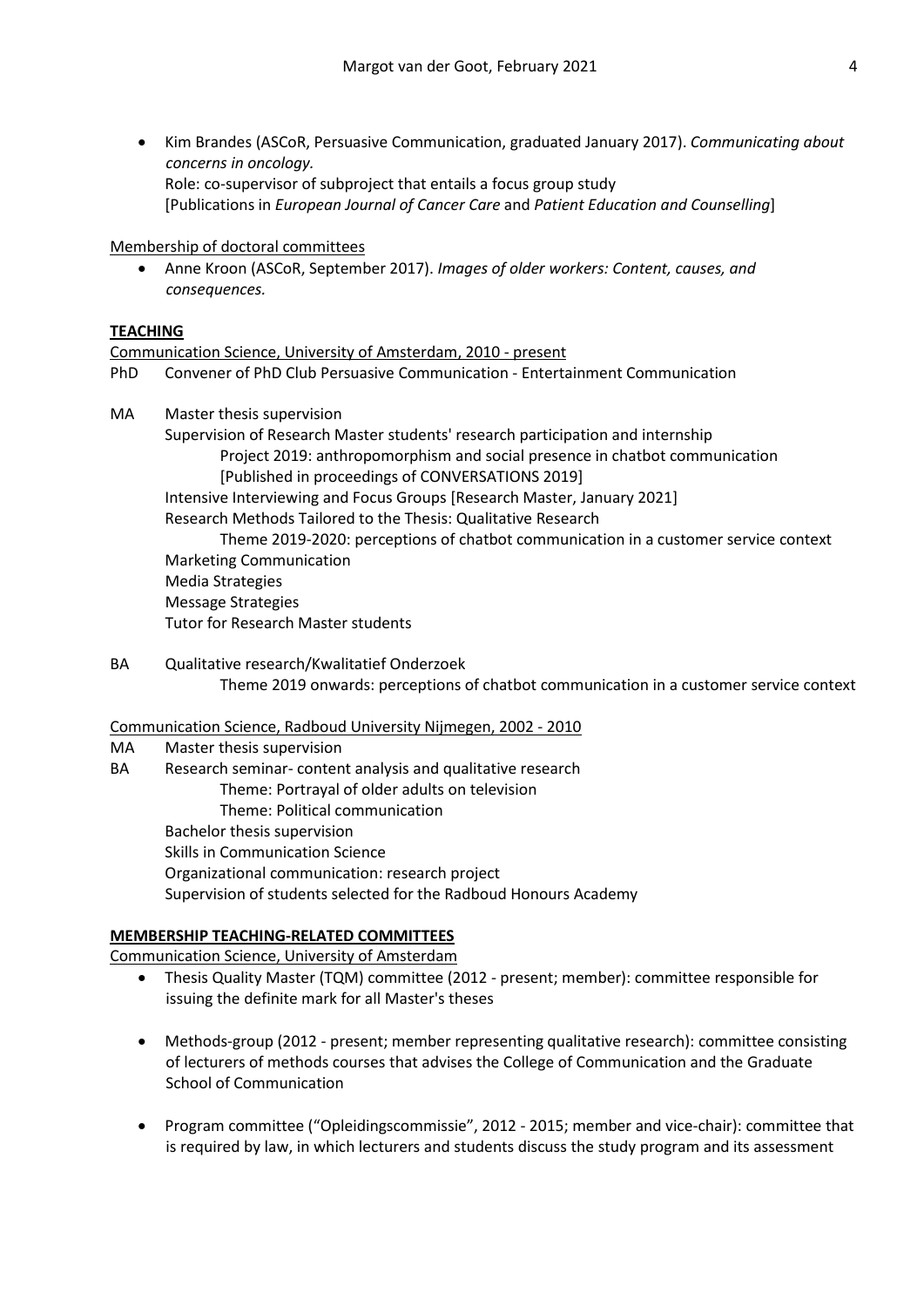• Invited participation in meeting regarding self-scan research-based teaching (2018)

# Communication Science, Radboud University Nijmegen Program committee ("Opleidingscommissie", 1999 - 2000): student member

## **SERVICES IN ACADEMIA**

Board member of [NeFCA](https://nefca.eu/) (The Netherlands-Flanders Communication Association): Secretary (Jan 2017 - Jan 2020) Vice-president (current)

Elected as secretary for the International Communication Association (ICA) interest group [Human-Machine](https://humanmachinecommunication.com/)  [Communication](https://humanmachinecommunication.com/) (2021-2024)

Qualitative research consultant for ASCoR researchers. Providing feedback on for instance: open-ended questions in experiment on chatbots; qualitative project in VIDI proposal on robotics and employees' wellbeing; qualitative project in VENI proposal on political fiction; focus groups in VENI project on alcoholrelated posts on social media; focus groups on interactions with sexual content on social media

Member of the Conversational Agents Group (2019, initiated by Theo Araujo), in which we present and discuss ongoing research.

### Reviewer for journals:

Human Communication Research; New Media and Society; Journal of Advertising; International Journal of Advertising; Communications: The European Journal of Communication Research; Journal of Marketing Communications; Journal of Children and Media; Tijdschrift voor Communicatiewetenschap; Psychological Reports; The Gerontologist

## Reviewer for conferences:

Annual conference of the International Communication Association (ICA); International Conference on Research in Advertising (ICORIA); Etmaal van de Communicatiewetenschap; CONVERSATIONS 2019; CONVERSATIONS 2020

### Reviewer for grants and awards:

Swiss National Science Foundation; International Communication Association (ICA), Division Journalism Studies, Dissertation Award

Coaching of new colleagues in Persuasive Communication group (Ewa Maslowska; Stephan Winter)

Moderating focus group on virtual buddies and cyberbullying, TU Delft, Oct 2012

Expert in the European Dementia workshop, invited by King Baudoin Foundation, Stirling, Scotland, May 2011

Representing the PhD candidates of the Department of Communication Science, Radboud University Nijmegen during the evaluation of *The Netherlands School of Communications Research* (NESCoR), Amsterdam, October 2004

Editor and editor-in-chief, *Freem*, student journal for Communication Science, Radboud University Nijmegen, 1997 - 2000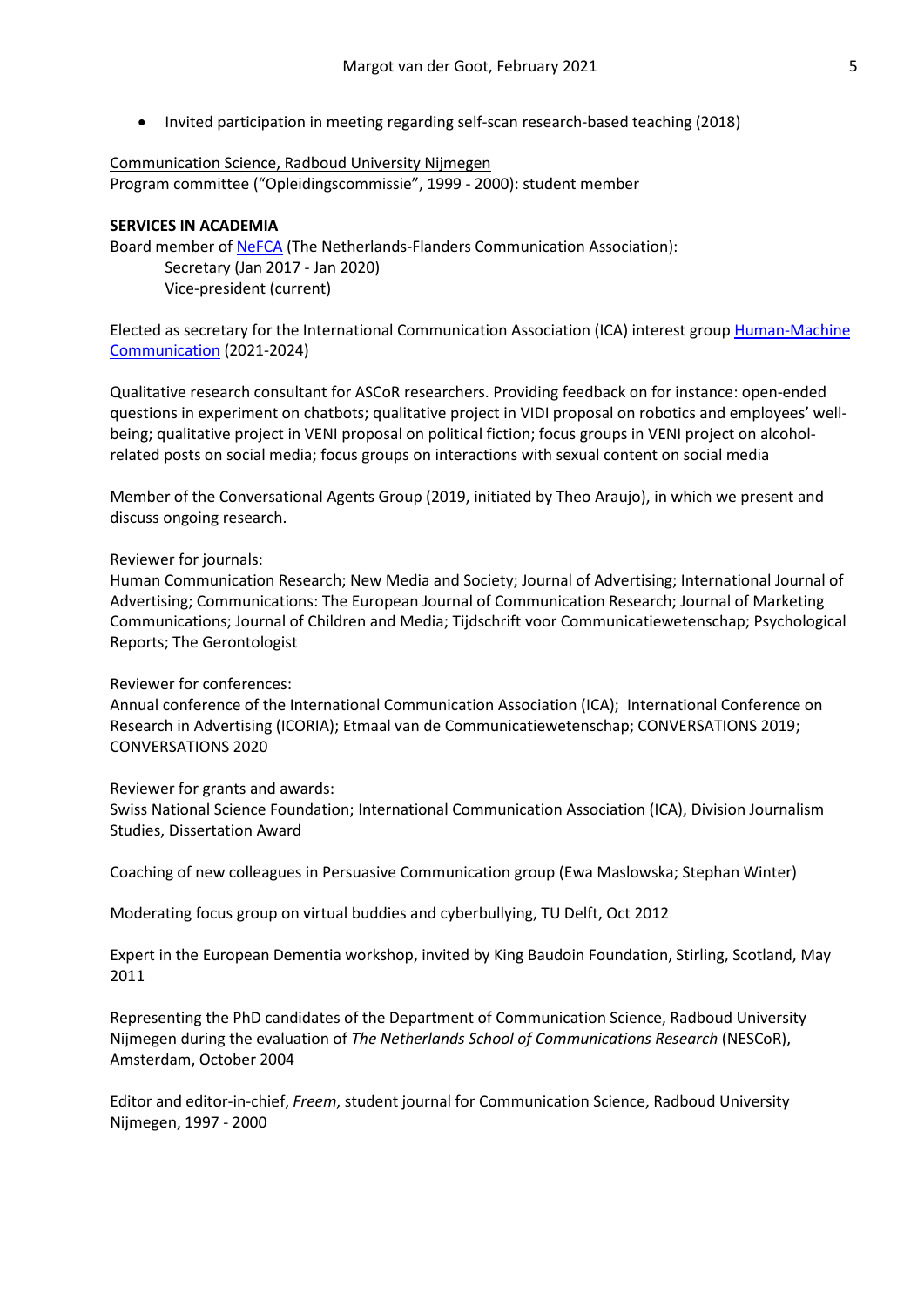### **SERVICES OUTSIDE OF ACADEMIA**

Jury member for Logeion's Strategic Communication Challenge 2021, February 2021

Expert in round table discussion in meeting for marketeers interested in the 50+market, Route 50plus, Amsterdam, May 2010

Expert advisor for *BureauVijftig,* marketing company directed at the 50+ audience, 2009 - 2010

Volunteer for *Stichting Welzijnswerk Ouderen Nijmegen* [local organization providing social services to older adults], 2003 - 2010

Volunteer for *de Zonnebloem* [national charity devoted to (mostly older) people with physical impairments], Nijmegen, 2006

Teacher of internet course for older people, *Oud Burgeren Gasthuis* [old people's home], Nijmegen, 2002

### **INVITED LECTURES**

Van der Goot, M. J. (2021, January). Presentation at Logeion's event "Onder Professoren".

Van der Goot, M. J. (2019, November). Hoe ervaren mensen chatbots als communicatiepartners? [How do people experience chatbots as communication partners?] Presentation at the symposium "Conversational agents in gezondheidscommunicatie", organized by the Amsterdam Center for Health Communication (ACHC), Amsterdam, The Netherlands.

Van der Goot, M. J. (2019, September). Klantenservice via chatbots: Hoe ervaren mensen chatbots als communicatiepartner? Projectupdate [Customer service through chatbots: How do people experience chatbots as communication partners? Project update]. Presentation at Logeion's partner meeting, Amsterdam, The Netherlands.

Van der Goot, M. J. (2019, September). Presentation at Logeion's event "Onder Professoren", Amsterdam The Netherlands.

Van Reijmersdal, E. A., Rozendaal, E., Van der Goot, M. J., & Metske, E. (2018). Hoe ervaren minderjarigen gesponsorde YouTube video's met een sponsorvermelding? [How do youngsters experience sponsored YouTube videos?] Presentation at event organized by Commissariaat voor de Media about Social Code: YouTube, Amsterdam, The Netherlands.

Van der Goot, M. J. (2012, September). Drukke reclames: wel voor jong, maar niet voor oud? [Arousing commercials: Good for young, but not for old?]. Presentation at the SWOCC Symposium 2012, Amsterdam, The Netherlands.

Van der Goot, M. J. (2010, June). Televisiekijken in het leven van ouderen [Television viewing in the lives of older adults], InCompanyMedia-Seminar, Maastricht, The Netherlands.

Van der Goot, M. J. (2009, September). Televisiekijken in het leven van ouderen [Television viewing in the lives of older adults], Probus-club (Club of retired academics), Berg en Dal, The Netherlands.

Van der Goot, M. J. (2008, November). Interviewen in onderzoek [Interviewing in research], Fontys Hogeschool Journalistiek, Tilburg, The Netherlands.

Van der Goot, M. J. (2008, April). Ouderen en media [Older adults and media], Postgraduaatopleiding diversiteitsmanagement, Katholieke Universiteit Leuven, Belgium.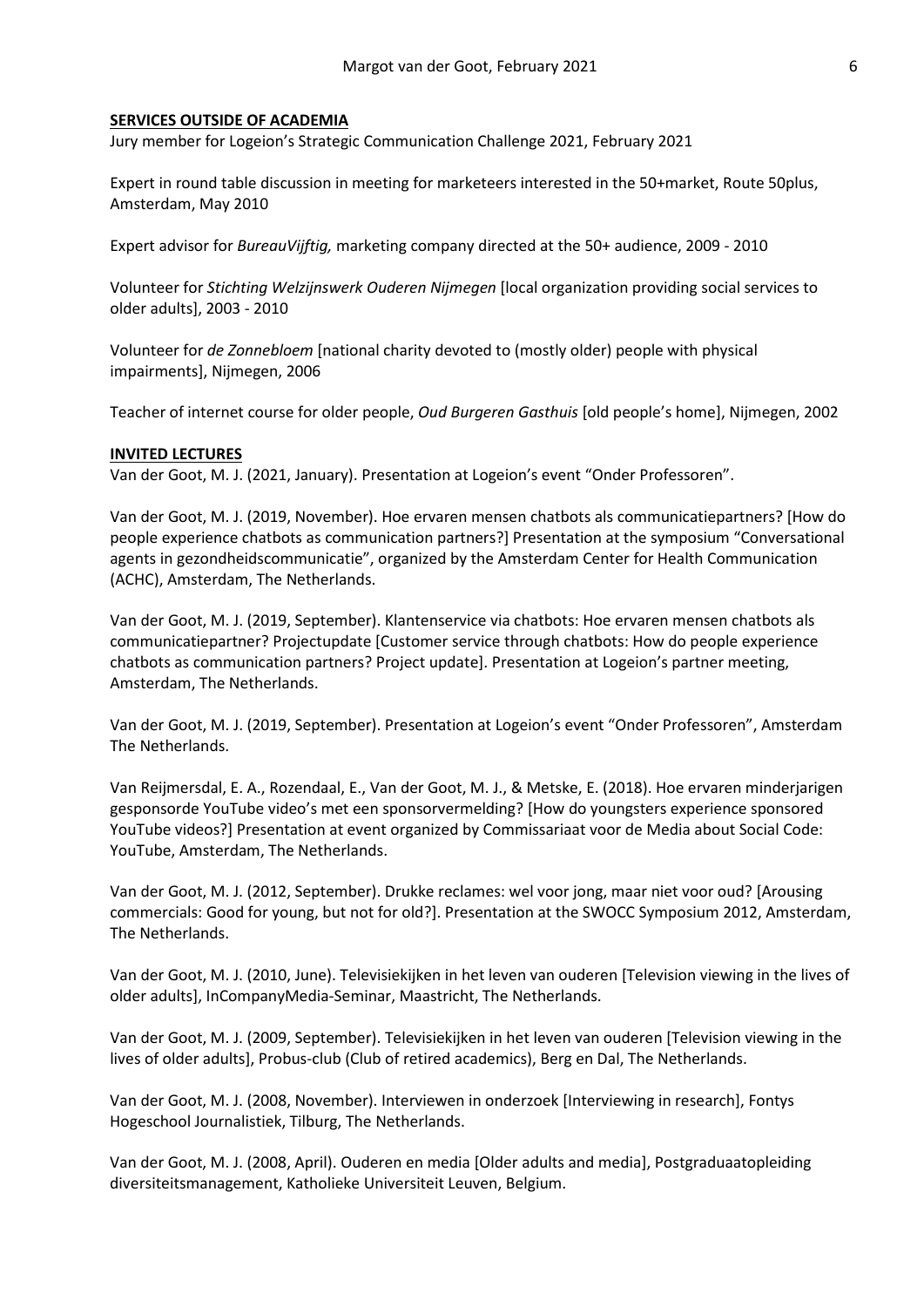### **MEDIA APPEARANCES**

My research on conversational agents has been funded partially by Logeion (Dutch association of communication professionals) when they assigned me as winner of their Strategic Communication Challenge 2019. This has been communicated on Logeion's [website](https://www.logeion.nl/k/n1704/news/view/216806/102549/onderzoek-naar-chatbots-wint-strategische-communicatie-challenge.html) (which has been referred to elsewhere online), and has led to an interview with me in Logeion's magazine C. The findings of the project are displayed in an infographic which is published on Logeion'[s website](https://www.logeion.nl/k/n1704/news/view/318616/129574/resultaten-van-onderzoek-naar-ervaring-van-klanten-met-communicatie-door-een-chatbot-bekend.html) (November 2020) and distributed among Logeion's members. UvA's RPA Human(e) AI also provided funding for my research on adapting conversational agents to various age groups, and actively works on disseminating information about this [project.](https://humane-ai.nl/seed-funded-projects-2020-2021/exploring-adaptation-of-conversational-systems-to-different-age-groups/) I was also interviewed about this line of research o[n radio](https://www.salto.nl/programma/in-de-platenkast-van/) station SALTO Amsterdam (February, 2021).

The interview study on youngsters' experiences of sponsored YouTube videos (with Eva van Reijmersdal and Esther Rozendaal, funded by Commissariaat voor de Media) has appeared in among others television programs (EenVandaag, Kassa) and print outlets (Financieel Dagblad, Kidsweek, Parool). The interview study has also been used in the development of the [Social Code: YouTube.](https://www.desocialcode.nl/)

Articles and interviews about my PhD research on older adults and media have appeared in several Dutch newspapers (Spits, Nederlands Dagblad), magazines (NCRV gids, Plus), on the radio (Radio 1, Radio 5, Radio 538, Omroep Friesland, Radio Gelderland), and on websites (e.g., 50plusexpertisecentrum, Kennislink, In Media Res).

### **PUBLICATIONS[2](#page-6-0) [3](#page-6-1)**

### Journal articles

- c **Van der Goot, M. J**., Bol, N., & Van Weert, J. C. M. (2020). Age differences in preferences for emotionallymeaningful versus knowledge-related appeals. *Communications: The European Journal of Communication Research.* Advance online publication. doi:10.1515/commun-2019-0108
- c **Van der Goot, M. J**., Bol, N., & Van Weert, J. C. M. (2019). Translating socioemotional selectivity theory into persuasive communication: Conceptualizing and operationalizing emotionally-meaningful versus knowledge-related appeals. *International Journal of Communication, 13,* 1416-1437.
- bLinn, A. J., **Van der Goot, M. J.**, Brandes, K., Van Weert, J. C. M., & Smit, E. G. (2019). Cancer patients' needs for support in expressing instrumental concerns and emotions. *European Journal of Cancer Care, 28.* doi:10.1111/ecc.13138
- c **Van der Goot, M. J.**, Rozendaal, E., Opree, S. J., Ketelaar, P., & Smit, E. G. (2018). Media generations and their advertising attitudes and avoidance: A six country comparison. *International Journal of Advertising, 37*, 289-308*.* doi:10.1080/02650487.2016.1240469
- <sup>b</sup>Brandes, K., Van der Goot, M. J., Smit, E. G., Van Weert, J. C. M., & Linn, A. J. (2017). Understanding the interplay of cancer patients' instrumental concerns and emotions. *Patient Education and Counseling*, *100*, 839-845. doi:10.1016/j.pec.2017.02.002
- <span id="page-6-0"></span> $\overline{2}$

<span id="page-6-1"></span>3

Total research time since PhD (2009): 25 months

As researcher for NWO-program *Begrijpelijke Taal* (2010)*:* 1.8 months

Academic publications on *conversational agents* are shown with an <sup>a</sup> Academic publications involving *qualitative research* are shown with a <sup>b</sup> Academic publications on *older adults* or *age differences* are shown with a <sup>c</sup>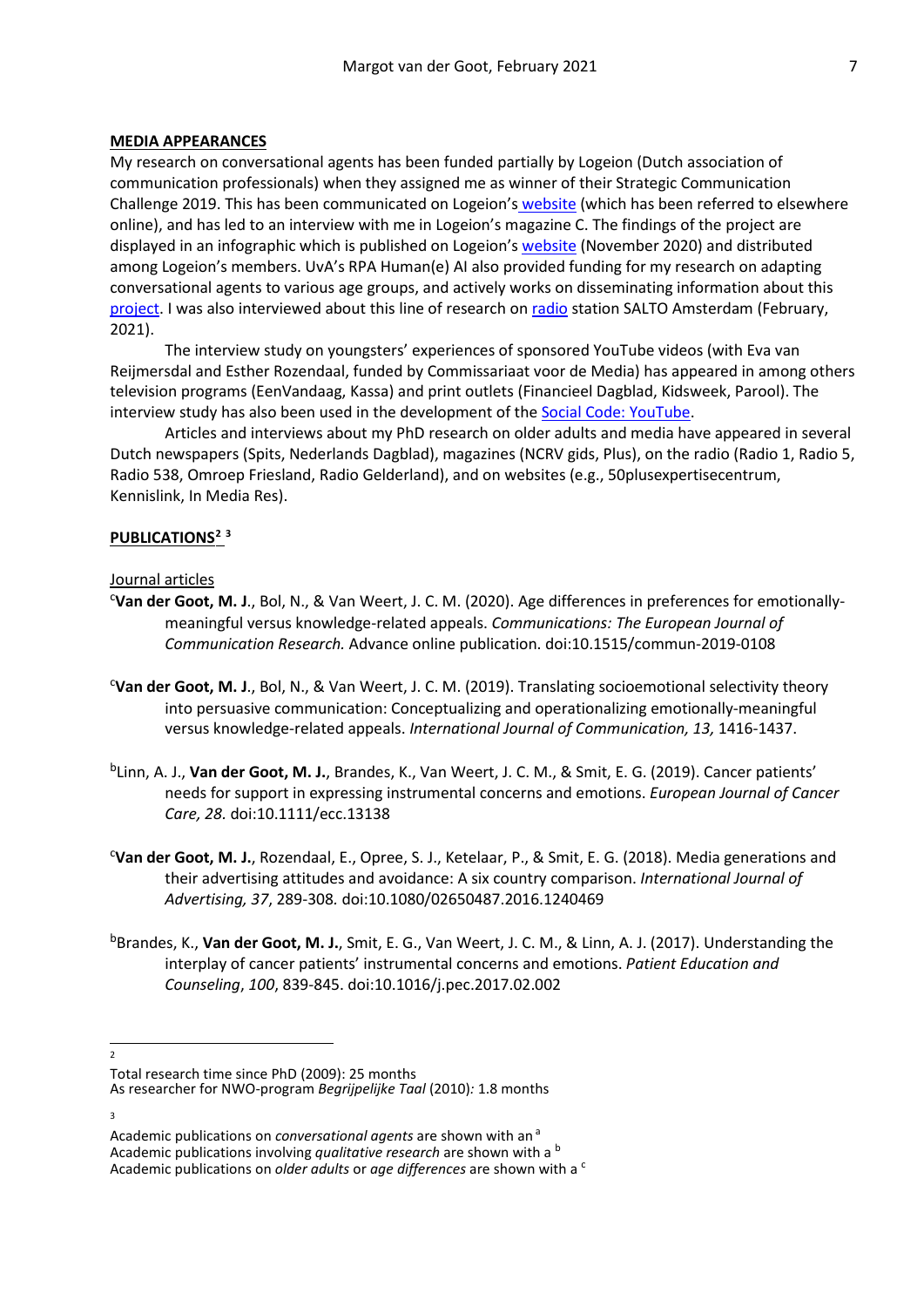- c **Van der Goot, M. J.**, Van Reijmersdal, E. A., & Kleemans, M. (2015). Age differences in recall and liking of arousing television commercials. *Communications: The European Journal of Communication Research*, *40*, 295-317. doi:10.1515/commun-2015-0013
- b,c**Van der Goot, M. J.**, Beentjes, J. W. J. , & Van Selm, M. (2015). Older adults' television viewing as part of selection and compensation strategies. *Communications: The European Journal of Communication Research*, *40*, 93-111. doi:10.1515/commun-2014-0025
- c Voorveld, H. A. M., & **Van der Goot, M. J.** (2013). Age differences in media multitasking: A diary study. *Journal of Broadcasting & Electronic Media*, *57*, 392-408. doi:10.1080/08838151.2013.816709
- b,c**Van der Goot, M. J.**, Beentjes, J. W. J., & Van Selm, M. (2012). Meanings of television in older adults' lives: An analysis of change and continuity in television viewing. *Ageing & Society, 32,* 147-168. doi:10.1017/S0144686X1100016X
- bVan Gorp, B., & **Van der Goot, M. J.** (2012). Sustainable food and agriculture: Stakeholders' frames. *Communication, Culture and Critique, 5,* 127-148. doi:10.1111/j.1753-9137.2012.01135.x
- bHoeken, H., Van der Geest, T., **Van der Goot, M. J.**, Hornikx, J., Jongenelen, M., & Kruikemeier, S. (2011). De rol van begrijpelijke taal in een digitale context: Ontwikkelingen op de domeinen Leven Lang Leren, complexe financiële producten, bestuur en politiek, en gezondheid. *Tijdschrift voor Taalbeheersing, 33*, 266-286.
- c **Van der Goot, M. J.** (2009). Televisiekijken in het leven van ouderen: een literatuuroverzicht. *Tijdschrift voor Communicatiewetenschap, 37*, 162-175.
- bVan Gorp, B., & **Van der Goot, M. J.** (2009). Van Frankenstein tot de Goede Moeder: De inzet van frames in de strategische communicatie over duurzaamheid. *Tijdschrift voor Communicatiewetenschap, 37,* 303-316.

Peer-reviewed chapters in books and proceedings

- a,b**Van der Goot, M. J.,** Hafkamp, L., Dankfort, Z. (2021). Customer service chatbots: A qualitative interview study into the communication journey of customers. In A. Følstad et al. (Eds.), *Chatbot Research and Design: Fourth International Workshop, CONVERSATIONS 2020* (Lecture Notes in Computer Science; Vol. 12604, pp. 190-204). Cham: Springer. doi:10.1007/978-3-030-68288-0\_13
- bVan Reijmersdal, E. A., Rozendaal, E., & **Van der Goot, M. J.** (2021). Children's perceptions of sponsorship disclosures in online influencer videos. In M. Waiguny & S. Rosengren (Eds.), *Advances in Advertising Research Series (Vol. XI).*
- a,b,c **Van der Goot, M. J.**, & Pilgrim, T. (2020). Exploring age differences in motivations for and acceptance of chatbot communication in a customer service context. In A. Følstad et al. (Eds.), *Chatbot Research and Design: Third International Workshop, CONVERSATIONS 2019* (Lecture Notes in Computer Science; Vol. 11970, pp. 173-186). Cham: Springer. doi:10.1007/978-3-030-39540-7\_12
- c **Van der Goot, M. J.** (2016). Older adults' mediated communication: Current perspectives among communication scholars. In J. F. Nussbaum (Ed.), *Communication across the life span* (pp.79-89). New York, NY: Peter Lang.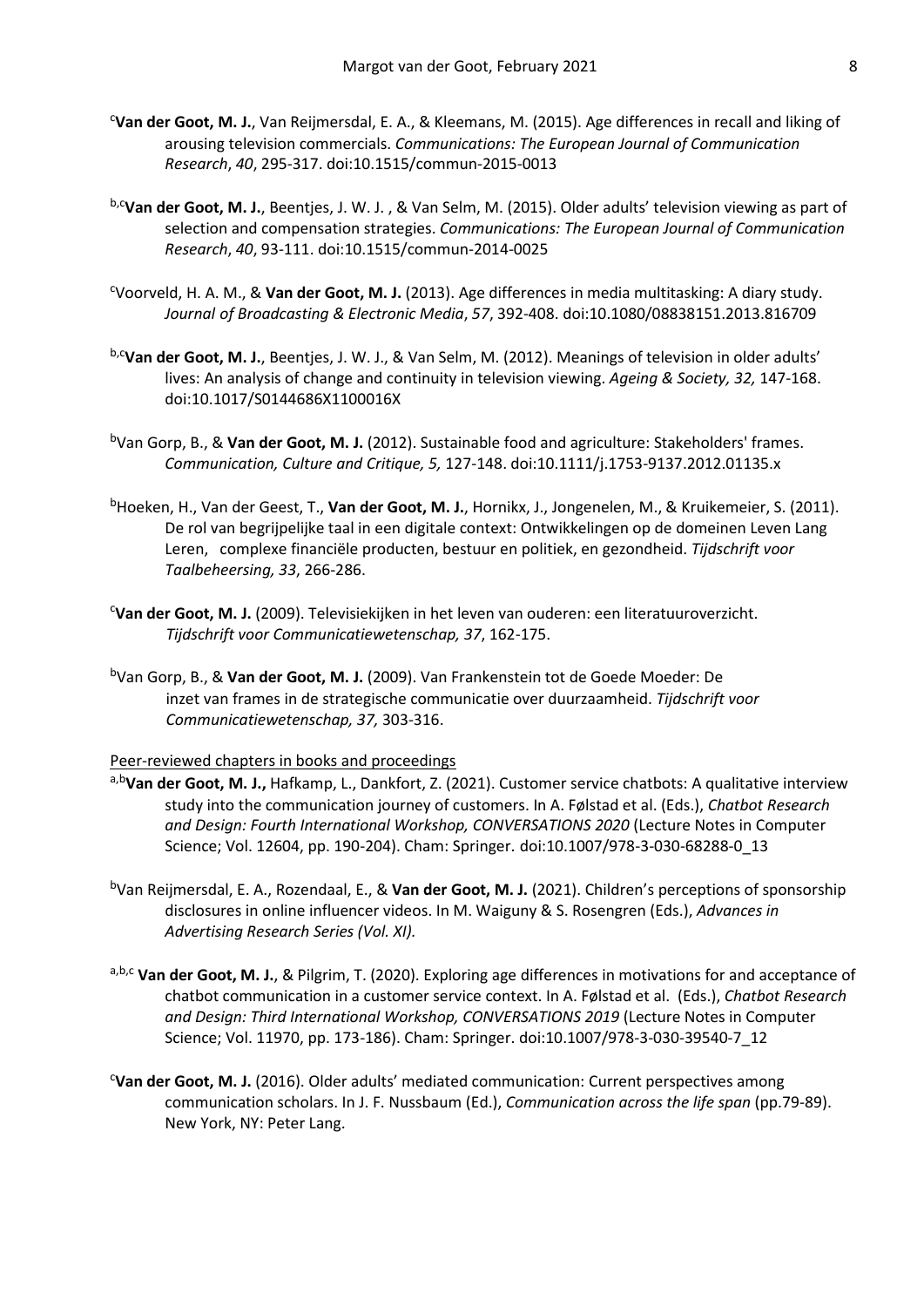- c **Van der Goot, M. J.**, Van Reijmersdal, E. A., & Kleemans, M. (2016). The effects of emotional television advertising on older and younger adults. In P. W. J. Verlegh, H. A. M. Voorveld, & M. Eisend (Eds.), *Advances in advertising research (Vol. VI)* (pp.115-124)*.* Wiesbaden: Springer Gabler.
- bVan Gorp, B., & **Van der Goot, M. J.** (2011). Talking about sustainability: Responses to frames in persuasive messages about sustainable agriculture and food. In T. van Haaften, H. Jansen, J. de Jong, & W. Koetsenruijter (Eds.), *Bending opinion: Essays on persuasion in the public domain* (pp. 373-393). Leiden, The Netherlands: Leiden University Press.
- b,c**Van der Goot, M. J.** (2009). Older widows' television viewing: An interview study. In R. P. Konig, P. W. M. Nelissen, & F. J. M. Huysmans (Eds.), *Meaningful media: Communication research on the social construction of reality* (pp. 106-118). Nijmegen, The Netherlands: Tandem Felix.
- c **Van der Goot, M. J.**, Beentjes, J. W. J., & Van Selm, M. (2006). Older adults' television viewing from a lifespan perspective: Past research and future challenges. In C. S. Beck (Ed.), *Communication yearbook 30* (pp.431-469). Mahwah, New Jersey: Lawrence Erlbaum Associates.
- c **Van der Goot, M. J.**, Beentjes, J. W. J., & Van Selm, M. (2004). Elderly people's media use in the context of personal meaning. In K. Renckstorf, D. McQuail, J.E. Rosenbaum & G. Schaap (Eds.), *Action theory and communication research: Recent developments in Europe* (pp. 163-176)*.* Berlin: Mouton de Gruyter.

### Encyclopedia entries

- c **Van der Goot, M. J.**, & Beentjes, J. W. J. (2015). Media use across the life-span. In W. Donsbach (Ed.), *The international encyclopedia of communication (update)*. Oxford/ Washington: Blackwell/ICA.
- c **Van der Goot, M. J.**, & Beentjes, J. W. J. (2015). Media use across the life-span. In W. Donsbach (Ed.), *The concise encyclopedia of communication*. Oxford/ Washington: Blackwell/ICA.
- c **Van der Goot, M. J.**, & Beentjes, J. W. J. (2008). Media use across the life-span. In W. Donsbach (Ed.), *The international encyclopedia of communication*. Oxford/ Washington: Blackwell/ICA.

### **Dissertation**

b,c**Van der Goot, M. J.** (2009). *Television viewing in the lives of older adults.* Dissertation, Nijmegen.

A review of this dissertation, including my response, has appeared in *Tijdschrift voor Gerontologie en Geriatrie* (2010), p. 104-106*.* 

## Editorials

Van Selm, M., Klinkenberg, I., **Van der Goot, M. J.**, & Peters, O. (2009). Het Etmaal van de Communicatiewetenschap 2009: Een gelegenheid tot ontmoeting. *Tijdschrift voor Communicatiewetenschap, 37*, 271-273.

## Research reports & professional publications

- **Van der Goot, M. J.,** Dankfort, Z., & Hafkamp, L. (2020). Customer service chatbots: A qualitative interview study into customers' communication journey [Infographic]. Logeion[. https://Logeion.nl/](https://www.logeion.nl/k/n1704/news/view/318616/129574/resultaten-van-onderzoek-naar-ervaring-van-klanten-met-communicatie-door-een-chatbot-bekend.html)
- Van Reijmersdal, E. A., Rozendaal, E., **Van der Goot, M. J.**, & Metske, E. (2018). *Hoe ervaren minderjarigen gesponsorde YouTube video's? Een kwalitatieve studie onder 10-16 jarige kinderen* [How do youngsters experience sponsored YouTube videos? A qualitative study among 10-16 year old children]. Report for the Commissariaat voor de Media.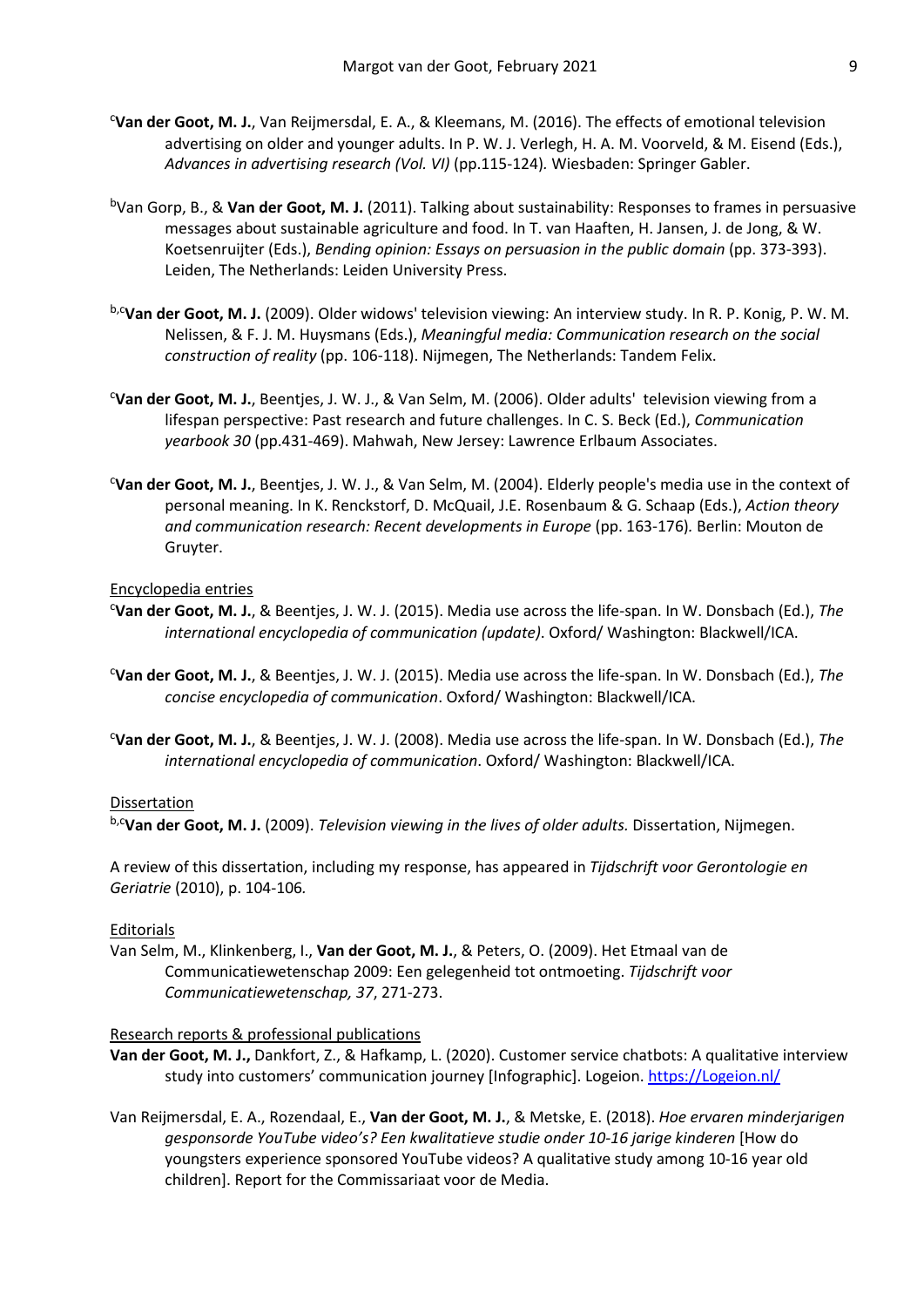- **Van der Goot, M. J.** & Van Reijmersdal, E. A. (2012, September). *Arousal en product placement* [Arousal and product placement]. *Clou, 59,* p. 34.
- **Van der Goot, M. J.** & Van Reijmersdal, E. A. (2012, April). *Geen kouwe drukte graag* [Not too wild please]. *MarketingRendement, 13,* p. 23.
- Hoeken, H., Van der Geest, T., **Van der Goot, M. J.**, Hornikx, J., Jongenelen, M., & Kruikemeier, S. (2011). *Digitalisering en begrijpelijke taal: Ontwikkelingen op de domeinen Leven Lang Leren, complexe financiële producten, bestuur en politiek, en gezondheid.* Available at nwo.nl.
- Sikkel, D. & **Van der Goot, M. J.** (2010). *Internet* (Serie Route 50plus Consumer Studies)*.* Amsterdam: Route 50plus.
- Sikkel, D. & **Van der Goot, M. J.** (2010). *Televisie* (Serie Route 50plus Consumer Studies)*.* Amsterdam: Route 50plus.
- Van Gorp, B. & **Van der Goot, M. J.** (2009). *Framing duurzame landbouw in België: Strategieën om de boodschap van duurzaamheid effectief naar alle belanghebbenden te communiceren*. Brussels: King Baudoin Foundation.
- Van Gorp, B., & **Van der Goot, M. J.** (2009). *Framing en matière d'agriculture durable en Belgique. Stratégies en vue de communiquer efficacement à tous sur la notion de durabilité.* Brussels: King Baudoin Foundation.

#### Manuscripts in progress

- **Van der Goot, M. J**., Zandbergen, S., & Van Reijmersdal, E. A. (revised and resubmitted). Sponsorship disclosures in online sponsored content: Practitioners' considerations. *Journal of Media Ethics.*
- **Van der Goot, M. J.** (accepted for the ICA conference 2021; journal article in preparation). Source orientation, anthropomorphism, and social presence in human-chatbot communication.

#### Conference papers

- Zhang, D., **Van der Goot, M. J.**, Hendriks, H., Boerman, S., Araujo, T., Voorveld, H. A. M. (February, 2021). *Mapping users' perceptions of surveillance in media technologies.* Paper presented at the Etmaal van de Communicatiewetenschap, online.
- Heckert, R. & **Van der Goot, M. J.** (February, 2021). *How do journalists reflect on the media portrayal of multiple identity organizations.* Paper presented at the Etmaal van de Communicatiewetenschap, online.
- **Van der Goot, M. J**., Hafkamp, L., Dankfort, Z. (November, 2020). *Customer service chatbots: A qualitative interview study into customers' communication journey.* Paper presented at CONVERSATIONS 2020, 4th international workshop on chatbot research, online conference. [TOP PAPER NOMINATION]
- **Van der Goot, M. J.** & Pilgrim, T. (2019, November). *Exploring age differences in motivations for and acceptance of chatbot communication in a customer service context.* Paper presented at CONVERSATIONS 2019, 3rd international workshop on chatbot research, Amsterdam, The Netherlands.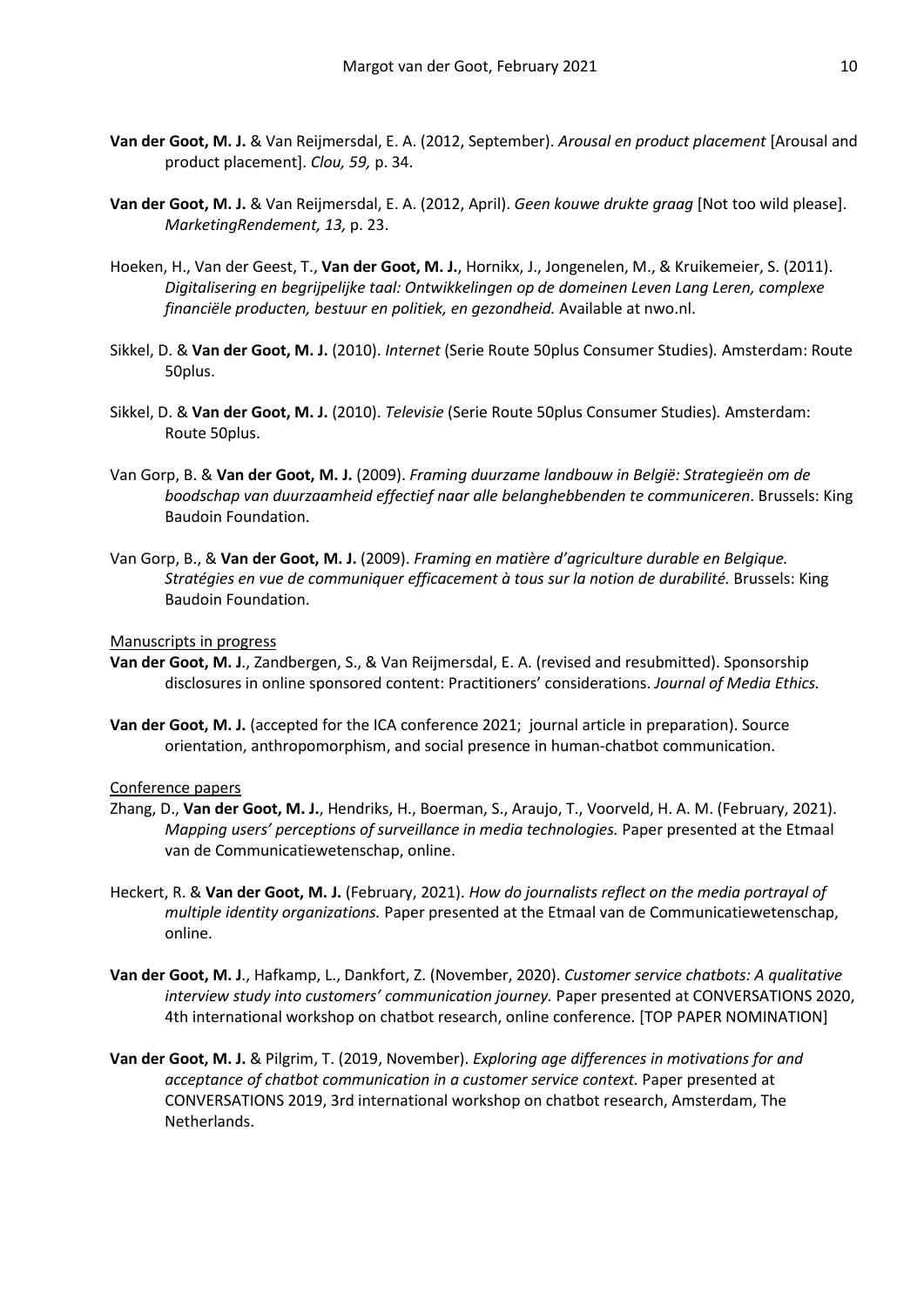- Van Reijmersdal, E. A., Rozendaal, E., **Van der Goot, M. J.** (2019, June). *Children's perceptions of sponsorship disclosures in online influencer videos.* Paper presented at the International Conference of Research in Advertising (ICORIA), Krems, Austria.
- **Van der Goot, M. J.,** Rodriguez Hidalgo, C., & Pilgrim, T. (2019, May). *Conceptualizing anthropomorphism and social presence in human-chatbot communication in a customer service context.* Paper presented at the Preconference "Communicating with Machines: Boundless Imagination" of the Annual Conference of the International Communication Association (ICA), Washington, United States.
- **Van der Goot, M. J**. & Van Weert, J. C. M. (2019, May). Age differences in preferences for emotionallymeaningful versus knowledge-related appeals. Paper presented at the International Communication Association Conference (ICA), Washington, United States.
- **Van der Goot, M. J.**, Zandbergen, S., & Van Reijmersdal, E. A. (2019, May). Sponsorship disclosures in online sponsored content: Practitioners' considerations. Paper presented at the International Communication Association Conference (ICA), Washington, United States.
- **Van der Goot, M. J**., Bol, N., & Van Weert, J. C. M. (2019, February). Differences between older and younger adults in preferences for emotionally-meaningful versus knowledge-related appeals. Paper presented at the Etmaal van de Communicatiewetenschap, Nijmegen, The Netherlands.
- Brandes, K., **Van der Goot, M. J.**, Smit, E. G., van Weert, J. C. M., & Linn, A. J. (2018, September). *A framework for developing interventions to support cancer patients in expressing concerns.* Paper presented at the EACH International Conference on Communication in Health Care, Porto, Portugal.
- **Van der Goot, M. J**., Zandbergen, S., & Van Reijmersdal, E. A. (2018, February). *What's in it for me? Practitioners' (un)willingness to use sponsorship disclosures in online sponsored content.* Paper presented at the Etmaal van de Communicatiewetenschap, Ghent, Belgium.
- **Van der Goot, M. J**., Bol, N., & Van Weert, J. C. M. (2017, June). *Translating Socioemotional Selectivity Theory into persuasive communication: Conceptualizing and operationalizing emotionallymeaningful versus knowledge-related appeals.* Paper presented at the International Conference on Research in Advertising (ICORIA), Ghent, Belgium.
- **Van der Goot, M. J**., Bol, N., & Van Weert, J. C. M. (2017, January). *Translating Socioemotional Selectivity Theory into persuasive communication: Conceptualizing and operationalizing emotionallymeaningful versus knowledge-related appeals.* Paper presented at the Etmaal van de Communicatiewetenschap, Tilburg, The Netherlands.
- Kniep, A., **Van der Goot, M. J**., & Fransen, M. L. (2017, January). *Experts' views on resistance towards persuasion.* Paper presented at the Etmaal van de Communicatiewetenschap, Tilburg, The Netherlands.
- Brandes, K., **Van der Goot, M. J**., Smit, E.G, Van Weert, J. C. M, & Linn, A. J. (2016, March). *Patients' descriptions of concerns during and after cancer and sources they use to communicate about concerns: New possibilities for the VR-CoDES?* Paper presented at the [Verona network on sequence](javascript:void(0);)  [analyses XIV invitational workshop,](javascript:void(0);) Verona, Italy.
- Brandes, K., **Van der Goot, M. J.**, Smit, E. G, Van Weert, J. C. M, & Linn, A. J. (2016, February). *Patients' concerns during and after cancer: How can online and offline communication offer support*? Paper presented at the Etmaal van de Communicatiewetenschap, Amsterdam, The Netherlands.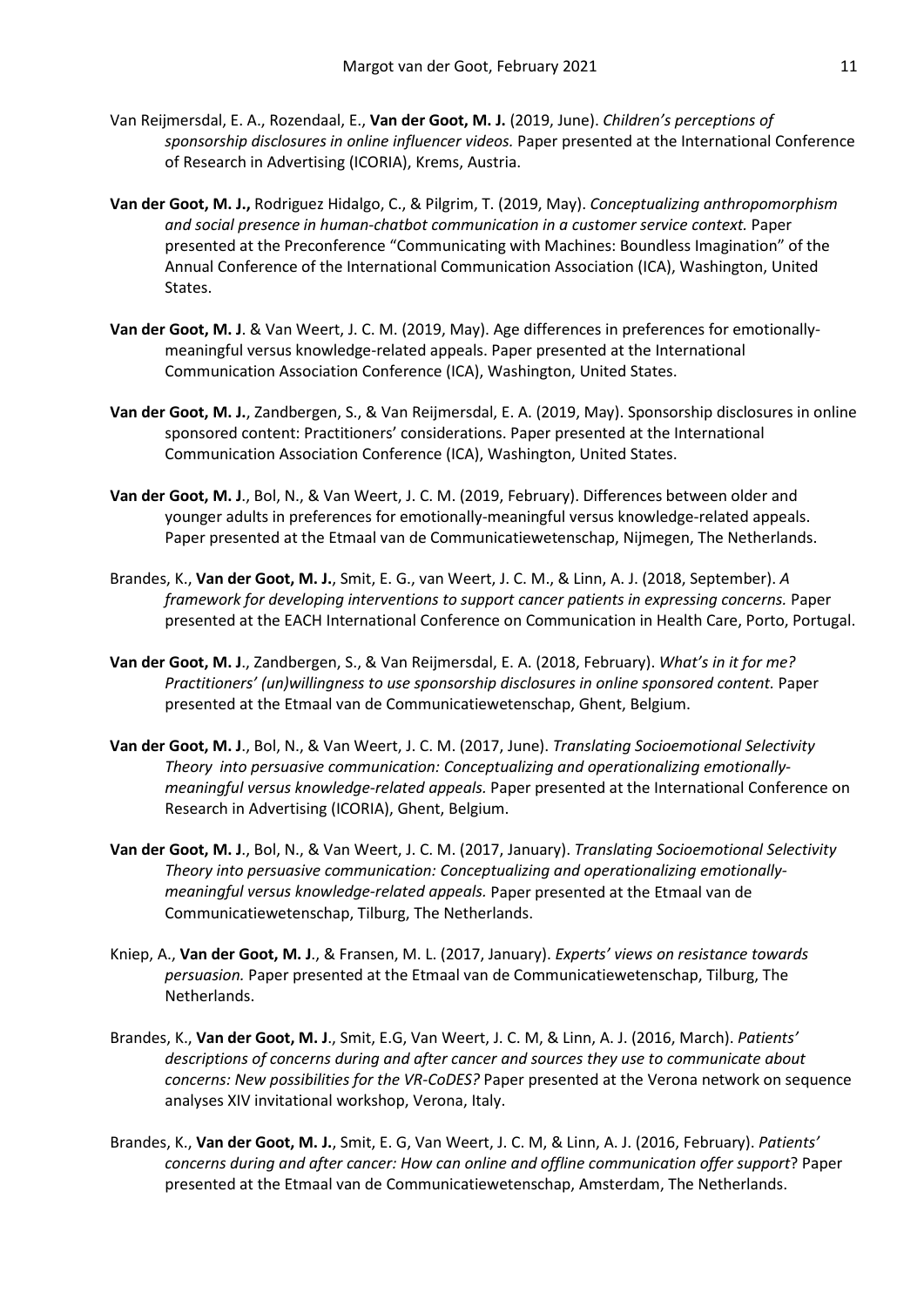- **Van der Goot, M. J.**, Rozendaal, E., Ketelaar, P., & Smit, E. G. (2015, May). *Media generations and their advertising attitudes and avoidance: A six country comparison.* Paper presented at the International Communication Association (ICA) conference, San Juan, Puerto Rico. [TOP PAPER AWARD]
- **Van der Goot, M. J**., Van Reijmersdal, E. A., & Kleemans, M. (2015, May). *Age differences in recall and liking of arousing television commercials.* Paper presented at the International Communication Association conference (ICA), San Juan, Puerto Rico. [TOP PAPER AWARD]
- **Van der Goot, M. J**., Rozendaal, E., Ketelaar, P., & Smit, E. G. (2015, February). *Media generations and their advertising attitudes and avoidance: A six country comparison.* Paper presented at the Etmaal van de Communicatiewetenschap, Antwerp, Belgium.
- **Van der Goot, M. J.**, Van Reijmersdal, E. A., & Kleemans, M. (2014, June). *The effects of emotional television advertising on older and younger adults.* Paper presented at the International Conference on Research in Advertising (ICORIA), Amsterdam, The Netherlands.
- **Van der Goot, M. J**., Rozendaal, E., Ketelaar, P., & Smit, E. G. (2014, June). *Age differences in advertising avoidance and attitude toward advertising across media: A six country comparison.* Paper presented at the International Conference on Research in Advertising (ICORIA), Amsterdam, The Netherlands.
- Hameleers, M., & **Van der Goot, M. J.** (2014, February). *Transparency in qualitative research: Lessons from studies recently published in communication journals.* Paper presented at the Etmaal van de Communicatiewetenschap, Wageningen, The Netherlands.
- **Van der Goot, M. J**., & Voorveld, H. A. M. (2013, June). *Age differences in media multitasking: A diary study.*  Paper presented at the International Communication Association (ICA) conference, London, UK.
- **Van der Goot, M. J**., Van Reijmersdal, E. A., & Kleemans, M. (2013, February). *Differences between younger and older adults in responses to emotional television commercials.* Paper presented at the Etmaal van de Communicatiewetenschap, Rotterdam, The Netherlands.
- **Van der Goot, M. J.**, & Van Reijmersdal, E. A. (2012, February). *Age differences in liking and recall of arousing television commercials.* Paper presented at the Etmaal van de Communicatiewetenschap, Leuven, Belgium.
- Voorveld, H. A. M., & **Van der Goot, M. J.** (2012, February). *Media multitasking across age groups: A diary study.* Paper presented at the Etmaal van de Communicatiewetenschap, Leuven, Belgium.
- Hoeken, H., Jongenelen, M., Kruikemeier, S., Hornikx, J., **Van der Goot, M. J.** (2011, December). *Vier verkenningen over de gevolgen van digitalisering voor de rol van begrijpelijke taal.* Paper presented at the VIOT conference (Vereniging Interuniversitair Overleg Taalbeheersing), Leiden, The Netherlands.
- **Van der Goot, M. J.** & Van Reijmersdal, E. A. (2011, June). *Age differences in liking and recall of arousing television commercials.* Paper presented at the International Conference on Research in Advertising (ICORIA), Berlin, Germany.
- **Van der Goot, M. J**. & Sikkel, D. (2011, January). *Effects of life events on amount of television viewing and content preferences.* Paper presented at the Etmaal van de Communicatiewetenschap, Enschede, The Netherlands.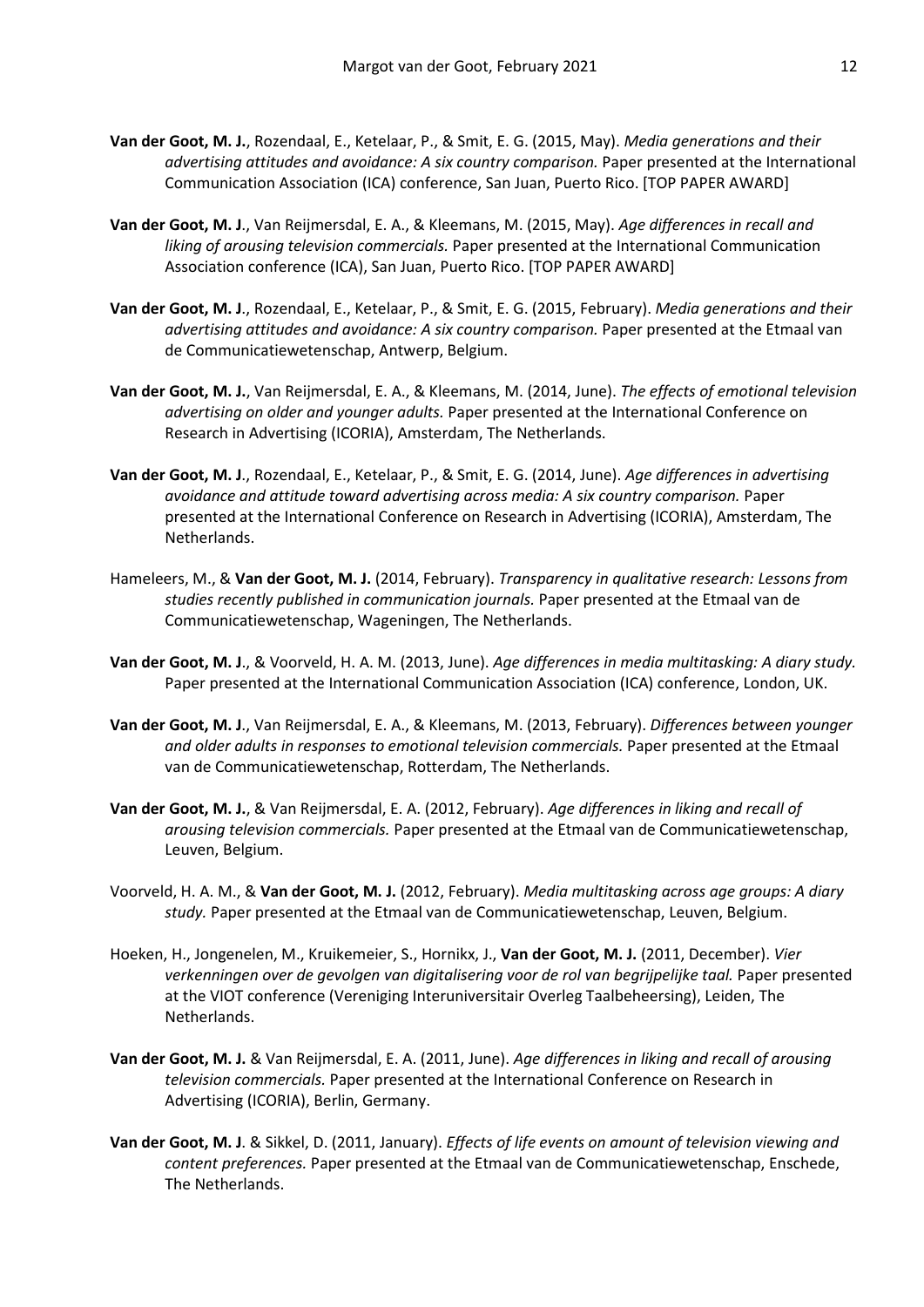- **Van der Goot, M. J**., Beentjes, J. W. J., & Van Selm, M. (2010, June). *A life-span perspective on media use: Television viewing in the lives of older adults.* Paper presented at the International Communication Association (ICA) conference, Singapore.
- Van Gorp, B. & **Van der Goot, M. J.** (2010, June). *Talking about sustainability: Responses to frames in persuasive messages about sustainable agriculture and food.* Paper presented at the International Communication Association (ICA) conference, Singapore.
- **Van der Goot, M. J.**, Van Selm, M., & Beentjes, J. W. J. (2010, February). *Contributions of television viewing to relatedness and autonomy in older adults' social relationships.* Paper presented at the Etmaal van de Communicatiewetenschap, Ghent, Belgium.
- **Van der Goot, M. J.** (2009, November). *Television viewing in the lives of older adults.* Presentation at the KNAW conference Participating in a mediated world, Amsterdam, The Netherlands.
- **Van der Goot, M. J.** (2009, February). *Television viewing in the lives of older adults: Selection and compensation.* Paper presented at the Etmaal van de Communicatiewetenschap, Nijmegen, The Netherlands.
- Van Gorp, B., & **Van der Goot, M. J.** (2009, February). *Framing duurzame landbouw in België: Van de strijd tegen Frankenfood tot de stereotype keuterboer.* Paper presented at the Etmaal van de Communicatiewetenschap, Nijmegen, The Netherlands.
- **Van der Goot, M. J.** (2008, November). *Change and continuity in older adults' television viewing.* Paper presented at the 2<sup>nd</sup> European Communication Conference (ECREA), Barcelona, Spain.
- **Van der Goot, M. J**., Beentjes, J. W. J., & Van Selm, M. (2008, October). *Televisiekijken in het leven van ouderen: Selectie en compensatie* [Television viewing in the lives of older adults: Selection and compensation]. Poster presented at the National gerontology conference, Ede, The Netherlands.
- **Van der Goot, M. J**., Beentjes, J. W. J., & Van Selm, M. (2008, February). *Television viewing in the lives of older adults: Change and continuity*. Paper presented at the Etmaal van de Communicatiewetenschap, Amsterdam, The Netherlands.
- **Van der Goot, M. J**., Beentjes, J. W. J., & Van Selm, M. (2007, May). *Older widows' television viewing as part of selection and compensation strategies.* Paper presented at the International Communication Association (ICA) conference, San Francisco, USA.
- **Van der Goot, M. J**., Beentjes, J. W. J., & Van Selm, M. (2003, November). *Een perspectief op surfende ouderen* [A perspective on older people's Internet use]. Paper presented at the Etmaal van de Communicatiewetenschap, Nijmegen, The Netherlands.
- **Van der Goot, M. J**., Beentjes, J. W. J., & Van Selm, M. (2002, November). *Mediagebruik van ouderen: een overzicht van onderzoek* [Older people's media use: an overview]. Paper presented at the Etmaal van de Communicatiewetenschap, Utrecht, The Netherlands.
- **Van der Goot, M. J**., Beentjes, J. W. J., & Van Selm, M. (2002, March). *Het mediagebruik van ouderen in samenhang met hun persoonlijke zingeving* [Older people's media use in the context of personal meaning]. Paper presented at the National gerontology conference, Veldhoven, The Netherlands.